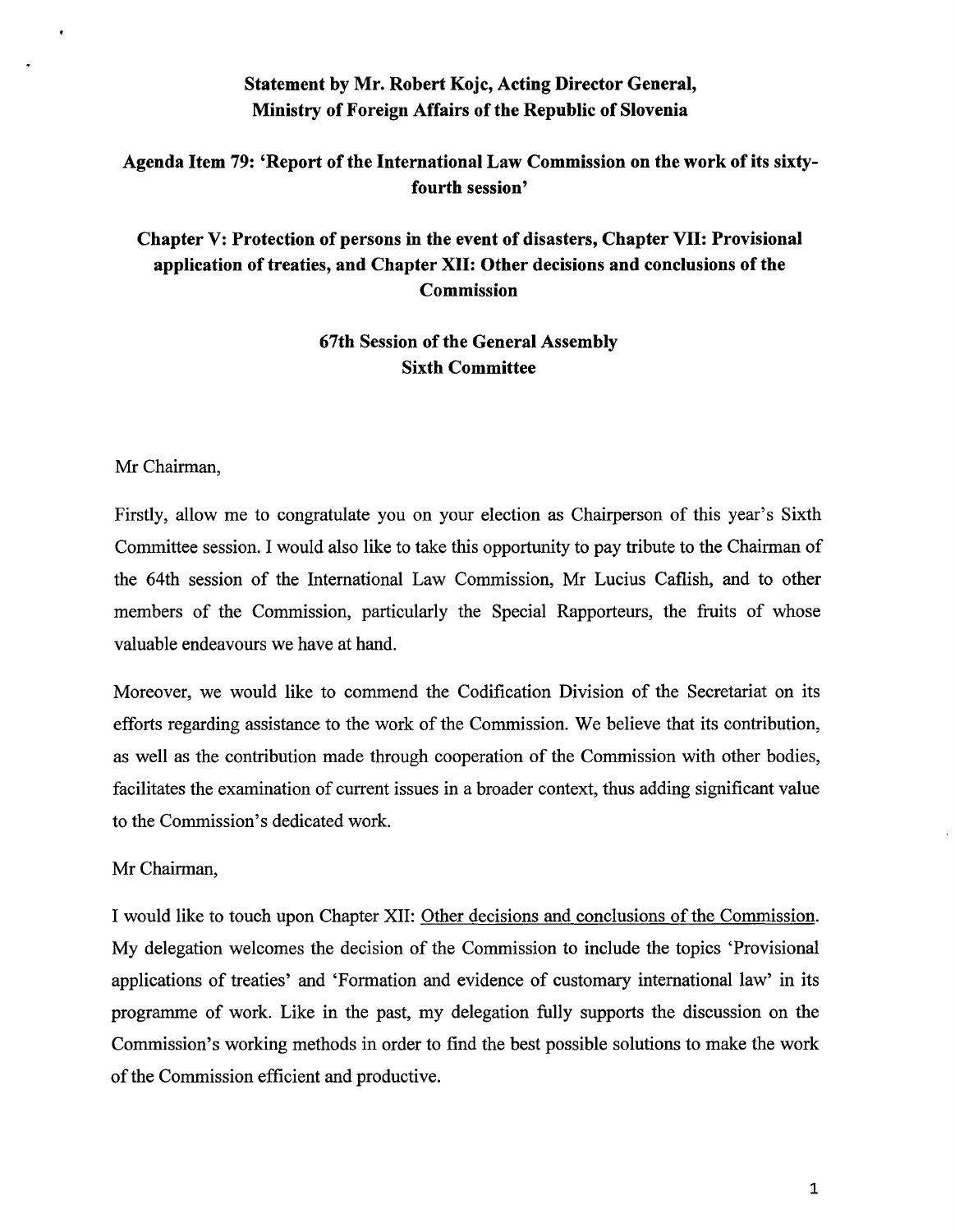In the light of his announced retirement, we would like to pay special tribute to Mr Václav Mikulka for his distinguished contribution to progressive development and the codification of international law as Secretary of the Commission. My delegation highly values his dedicated work and wishes him every success in his future aspirations.

#### Mr Chairman,

on specific issues, allow me to refer to Chapter V: Protection of persons in the event of disasters, to which Slovenia attaches great importance, as already underlined in the Sixth Committee last year. We believe that this issue deserves the **immediate attention** of the international community, given the rising number of losses produced by natural disasters in today's world. Through **legal certainty at the universal level,** the efficiency and quality of humanitarian assistance and the protection of the victims can be improved.

We would like once again to commend the Commission and the Special Rapporteur, Mr Valencia-Ospina, on their **balanced and focused work.** Draft articles 1 to 12 are the **foundation for the initiation and provision of international disaster relief, and stipulate the basic rights and duties of States involved.** When taken as a whole and interdependently, these articles strike a delicate and important balance - between the necessary protection of lives and dignity of disaster victims on the one hand, and the basic international legal principles of state sovereignty and non-interference, on the other. We are convinced that retaining this balance **is crucial for the successful completion** of the Commission's work on this issue. Any re-opening of contentious issues that have been agreed upon would be contrary to this aim.

With the adoption of draft articles 5 *bis* and 13 to 15, the Commission has focused this year on **operational aspects of disaster relief.** We commend the further elaboration of the principle of cooperation that specifies its concrete forms in disaster relief situations. However, **draft Article 5** *bis* should not, in any way, be interpreted as an implicit expression of the duty to provide assistance by assisting States. Discussions in the Sixth Committee in 2011 unanimously expressed that such a duty has no basis in existing international law and practice.

Furthermore, with regard to the **right of the affected State to set conditions on the provision of external assistance** ( **draft Article 13),** my delegation would like to stress that any conditions should be reasonable and in accordance with the duties of States to protect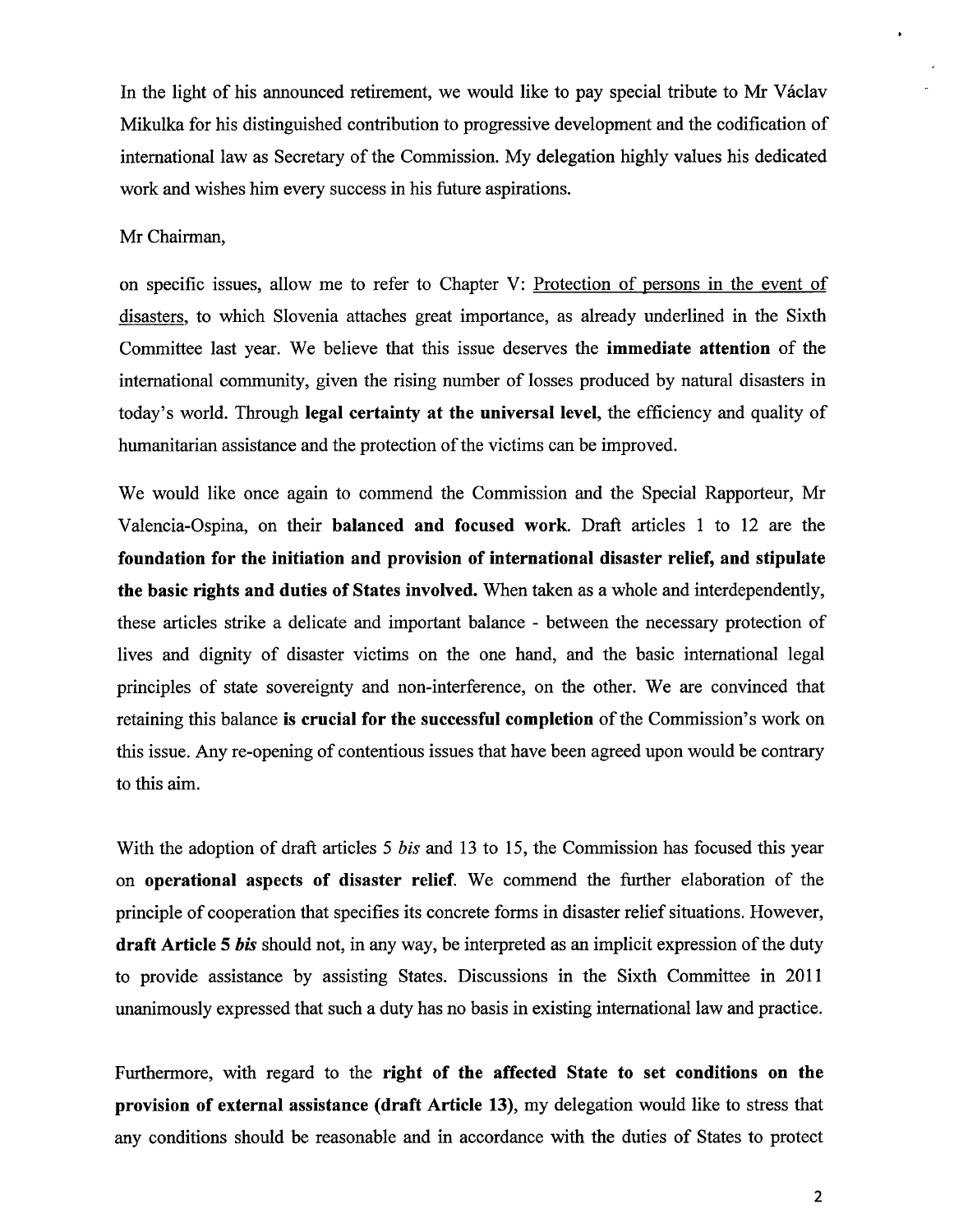persons on their territories. Such conditions must also not contravene the principles of humanity, neutrality, impartiality, and non-discrimination, or the basic human rights applicable in disaster situations. Rapid and accurate identification of the scope and type of assistance needed can contribute significantly to the effectiveness of disaster relief. Therefore, the affected State should undertake a needs assessment, preferably also in cooperation with the relevant humanitarian agencies and assisting States.

We fully support the text of **draft Article 14 (obligation of the affected State to facilitate external assistance),** which deals with another important aspect contributing to effective and timely disaster relief. Furthermore, we believe that **draft Article 15 on the termination of external assistance** is fully in accordance with the fundamental premise of this topic, i.e. the duty of cooperation between all parties concerned. However, it is not clear what happens if the consultations between the parties concerned are not successful. In such cases, it seems that the primary role of the affected State to *"direct, control, coordinate and supervise relief and assistance* " should be respected. At the same time, the termination of external assistance should not endanger the needs of disaster victims. The principle of *"not arbitrarily withholding consent*" by the affected State (draft Article 11) should also apply when considering the termination of assistance.

In conclusion, let me turn to the question of the **future work of the Commission on this topic.** Although it is neither necessary nor wise to make a decision yet on the final form of the Commission's endeavours, various aspects should be taken into consideration. For example, numerous non-binding guidelines, sets of rules and model agreements have already been adopted by various organisations and entities. Another fact is that regional binding conventions and bilateral treaties on disaster relief are in force in almost all regions of the world, while a global, universal legal document on this subject is still lacking.

Slovenia believes that the Commission should establish a set of principles and rules underpinning international disaster relief **based on the recognition of rights and obligations of the States involved.** We agree with the view that it is also the function of international law to regulate the situations involving possible violations of accepted rules and principles. In the past, we have witnessed cases when affected States have refused external assistance, despite their inability to provide assistance to their own disaster-stricken populations. In this context, it would be recommendable for the Commission to study in more detail the issue of the